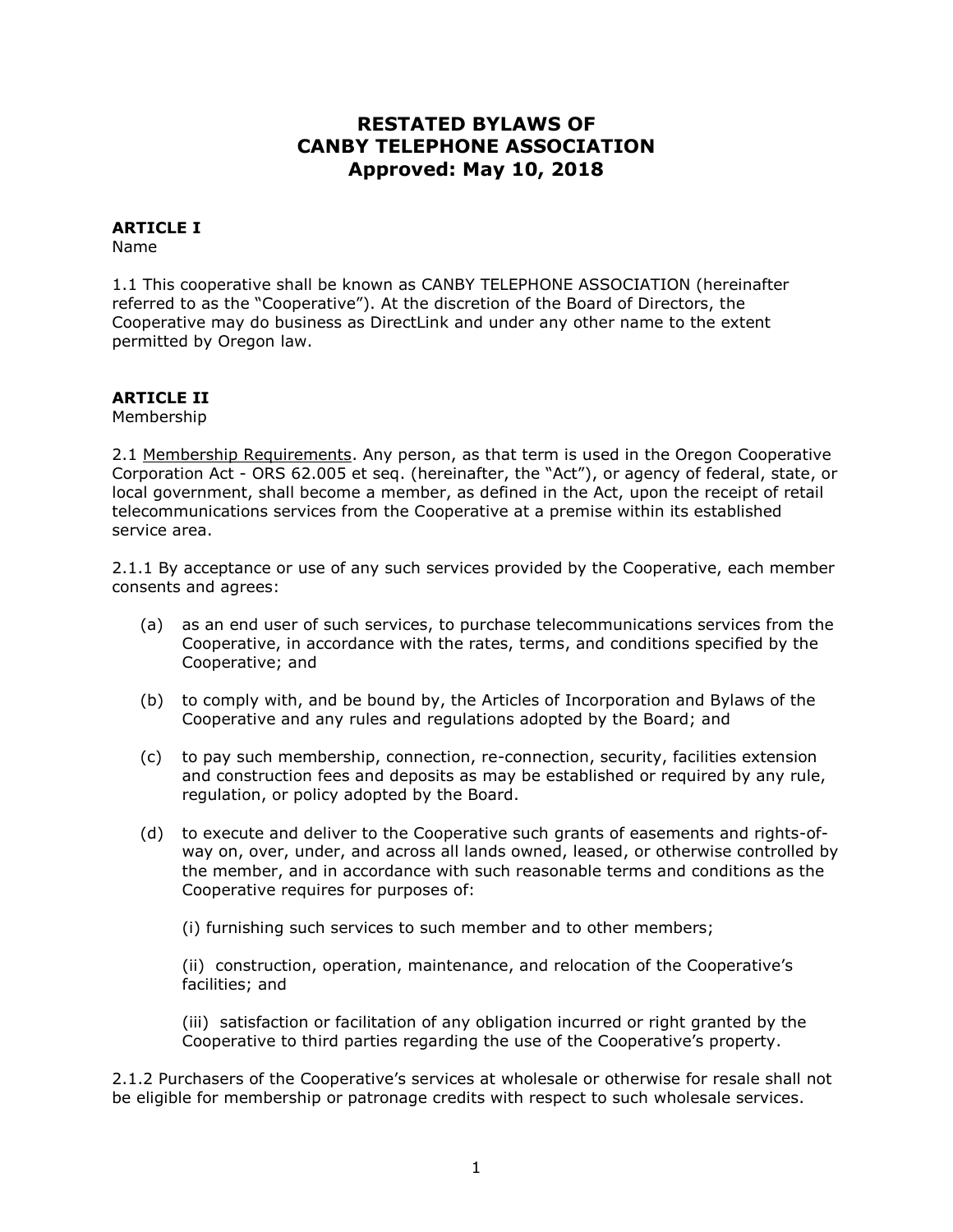2.1.3 Membership shall become effective upon the date of commencement of service. Membership eligibility terminates upon disconnection or suspension of service; however, the Board may provide for suspension of service during periods of temporary absence of a member.

## 2.2 Definition and Classifications.

2.2.1 No member may hold more than one membership of each class in the Cooperative. No membership in the Cooperative shall be transferable, except on the books of the Cooperative and as provided for in these Bylaws.

2.2.2 Each time sharing or interval ownership premise is considered as a single member. The corporation, partnership, or other entity holding or managing the property will be deemed to hold the membership.

2.2.3 Memberships in the Cooperative are extended only to individual persons, as defined in the Act, who meet the requirements of Section 2.1. Memberships formerly issued to husbands and wives, previously referred to as joint memberships, will be allowed to continue. However, from May 15, 1999 no new joint memberships have been allowed or established.

2.2.4 Individual memberships will be freely transferable on the books of the Cooperative between any persons in the same household or corporation upon request in writing. Thus, the term "member" as used in these Bylaws shall refer to an individual, but can, on a grandfathered basis, be deemed to include a husband and wife still holding a joint membership, and any provisions relating to the rights and liabilities of a membership shall apply equally with respect to the holders of a joint membership. Without limiting the generality of the foregoing, the effect of the hereinafter specified actions by or in respect of the holders of a grandfathered joint membership shall be as follows:

- (a) the presence at a meeting of either or both shall be regarded as the presence of one member and shall constitute a joint waiver of notice of the meeting;
- (b) the vote of either separately or both jointly shall constitute one joint vote;
- (c) a waiver of notice signed by either or both shall constitute a joint waiver;
- (d) notice to either shall constitute notice to both;
- (e) expulsion of either shall terminate the joint membership;
- (f) withdrawal of either shall terminate the joint membership;
- (g) either, but not both, may be elected or appointed as an officer or Board member if individually qualified;
- (h) upon the death of either spouse who is a party to the joint membership, such membership shall be converted to an individual membership. However, the estate of the deceased shall not be released from any debts due the Cooperative.

2.3 Purchase of Services. Each person who applies for membership shall subscribe to one or more services of the Cooperative as soon as service becomes available. The member shall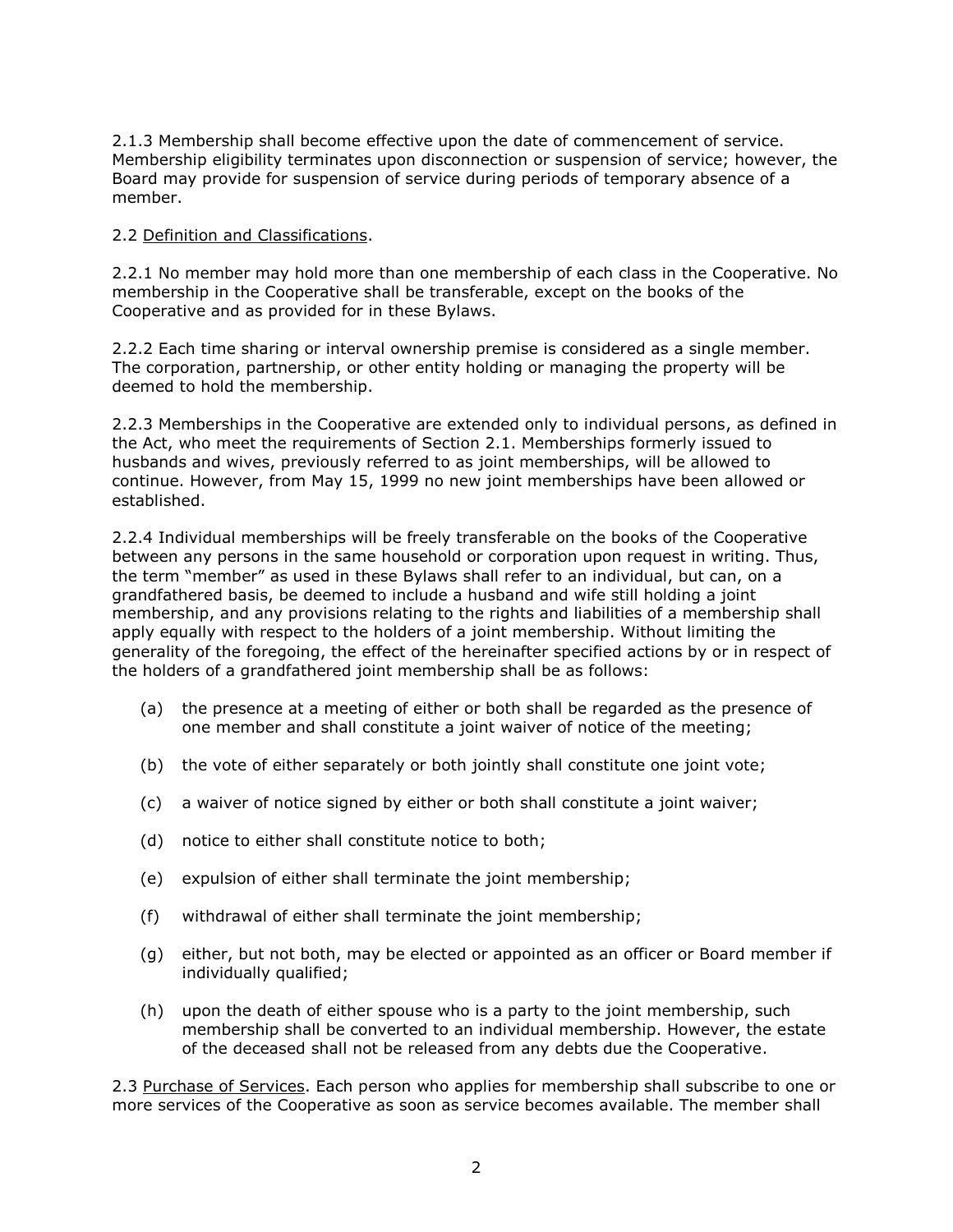pay for such service monthly in accordance with rates established in tariffs or rate schedules as fixed by the Board. It is expressly understood that amounts in excess of cost received by the Cooperative for all telecommunications services are furnished by members as capital from the moment of receipt, and each member shall be credited with the capital so furnished as provided in Articles X and XI of these Bylaws. However, the Cooperative is not obligated to furnish such credits for services which are not billed and collected by the Cooperative, even when such services are partially rendered over the facilities of the Cooperative. Each member shall pay the above amounts owed by him/her to the Cooperative as and when the same shall become due and payable.

### 2.4 Termination of Membership.

2.4.1 Any member may withdraw from membership upon compliance with such uniform terms and conditions as the Board may prescribe. The Board may, by the affirmative vote of not less than 2/3 of all the members of the Board, expel any member who fails to comply with any of the provisions of the Articles of Incorporation, Bylaws, or rules and regulations adopted by the Board, but only if such member shall have been given notice by the Cooperative that such failure makes him/her liable to expulsion and such failure shall have continued for at least ten days after such notice was given. Any expelled member may be reinstated by vote of the Board or by vote of the members at any annual or special meeting.

2.4.2 Upon the withdrawal, death, cessation of service, or expulsion of a member, the membership of such member shall thereupon terminate and will be so recorded on the books of the Cooperative. Termination of membership in any manner shall not release a member or his/her estate from any debts due the Cooperative nor do unpaid bills release members from their obligations under the Articles of Incorporation, Bylaws, or rules and regulations adopted by the Board.

### 2.5 Member Agreement.

The members of the Cooperative, by dealing with the Cooperative, acknowledge that the terms and provisions of the Articles of Incorporation and Bylaws shall constitute and be a contract both between the Cooperative and each member, and further, among all the members themselves individually. Both the Cooperative and the members are bound by such contract, as fully as though each member had individually signed a separate instrument containing such terms and provisions with the Cooperative and each of its members. The provisions of this Article of the Bylaws shall be called to the attention of each member of the Cooperative by posting in a conspicuous place in the Cooperative's office, by publication distributed by the Cooperative to its members, or by posting on the Cooperative's website.

# **ARTICLE III**

Rights and Liabilities of the Cooperative and the members

3.1 Service Obligations. The Cooperative will use reasonable diligence to furnish adequate and dependable services, but it cannot and does not guarantee uninterrupted services nor will it always be able to provide every service desired by each individual member.

3.2 Cooperation of the Members in the Extension of Services. The cooperation of members of the Cooperative is imperative to the successful, efficient, and economical operation of the Cooperative. Members who are receiving or who are requesting service shall be deemed to have consented to the reasonable use of their real property to construct, operate, maintain,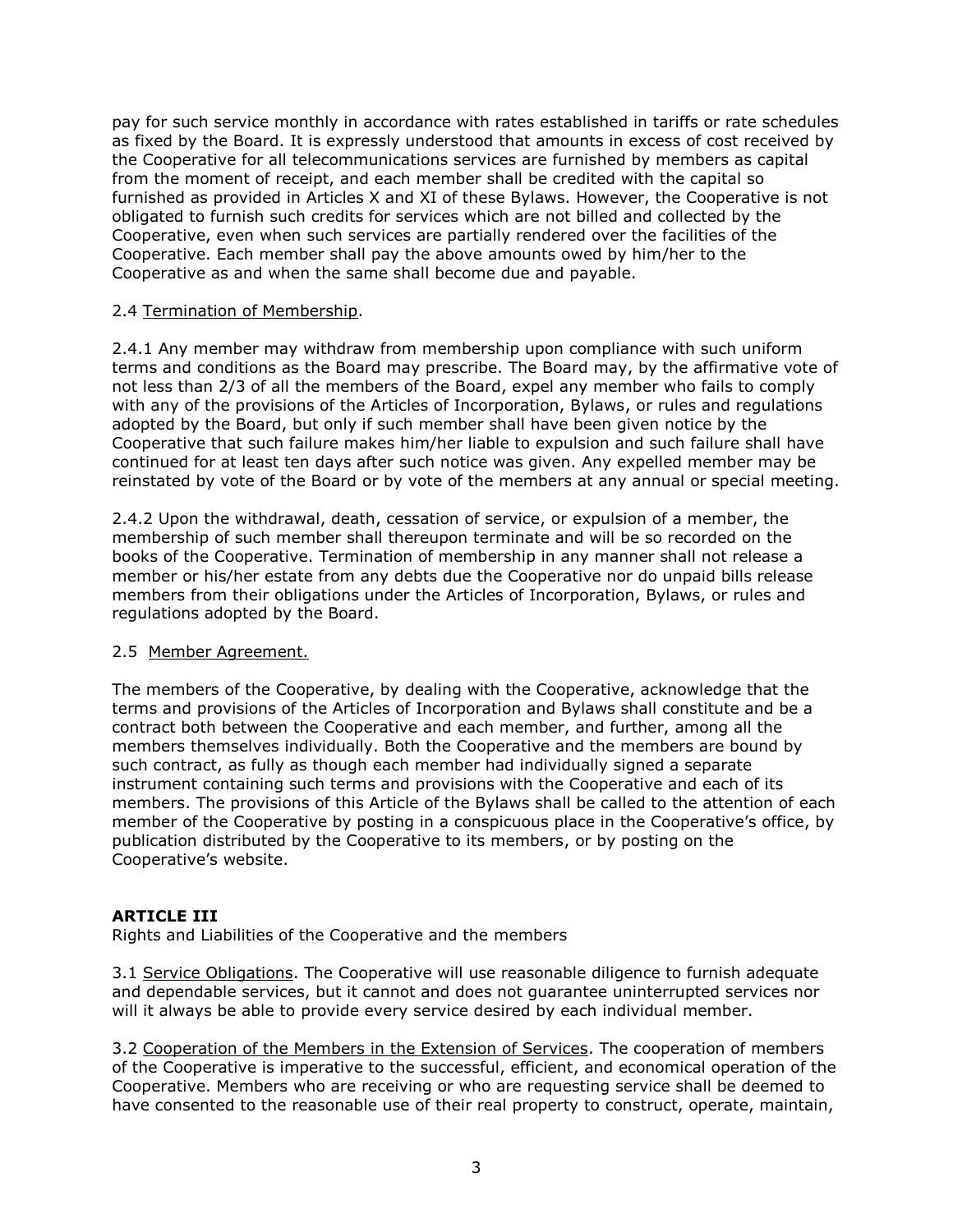replace, or enlarge communications lines, overhead or underground, including all conduit, cables, wires, surface testing terminals, markers, and other appurtenances under, through, across and upon any real property or interest therein owned or leased or controlled by said member at no cost to the furnishing of communication service to said member and at no cost to the Cooperative. When requested by the Cooperative, the member does agree to execute any easement or right-of-way contract on a form to be furnished by the Cooperative.

3.3 Nonliability for Debts of the Cooperative. The private property of the members shall be exempt from execution or other liability for the debts of the Cooperative, and no member shall be liable or responsible for any debts or liabilities of the Cooperative.

3.4 Property Interest of Members Upon Dissolution. Upon dissolution, after:

- 3.4.1 All debts and liabilities of the Cooperative have been paid;
- 3.4.2 All capital furnished through patronage has been retired as provided in these Bylaws.

The remaining property and assets of the Cooperative shall be distributed among the members and former members in the proportion which the aggregate patronage of each member and former member bears to the total patronage of all such members and such former members on the date of dissolution, unless otherwise provided by law.

Any indebtedness due to the Cooperative from the holders of equities in the Cooperative may be offset by the Cooperative before retirement of such equities.

### **ARTICLE IV**

Meetings of Members

4.1 Annual Meeting. The annual meeting of members shall be held in each calendar year in such place and at such time as the Board of Directors may determine in the best interest of the members. At such meeting, Board members shall be elected, reports for the previous fiscal year shall be presented, and such other business as may come before the meeting shall be transacted. It shall be the responsibility of the Board to make adequate plans and preparations for the annual meeting. Failure to hold the annual meeting at the designated time shall not work a forfeiture or dissolution of the Cooperative, nor affect the validity of any action.

4.2 Special Meetings. Special meetings of the members may be called at any time by the Chairman of the Board or the Board of Directors, and a special meeting shall be called by the Secretary upon request therefore in writing signed by not less than ten percent (10%) of the members of the Cooperative stating the business to be brought before the meeting. Such special meeting shall be held within Clackamas County, Oregon. Calls for special meetings for the members shall specify the time, place, and purpose of such meeting, and no business other than that specified in the call shall be considered at such meeting.

4.3 Notices. Written notice of every annual or special meeting of the members stating the time and place, and in the case of a special meeting, the purpose thereof, shall be given to each member at such address of the member as appears on the records of the Cooperative, not less than seven (7) days nor more than thirty (30) days prior to the date fixed for such meeting. The presence of a member at a meeting shall constitute a waiver of notice by that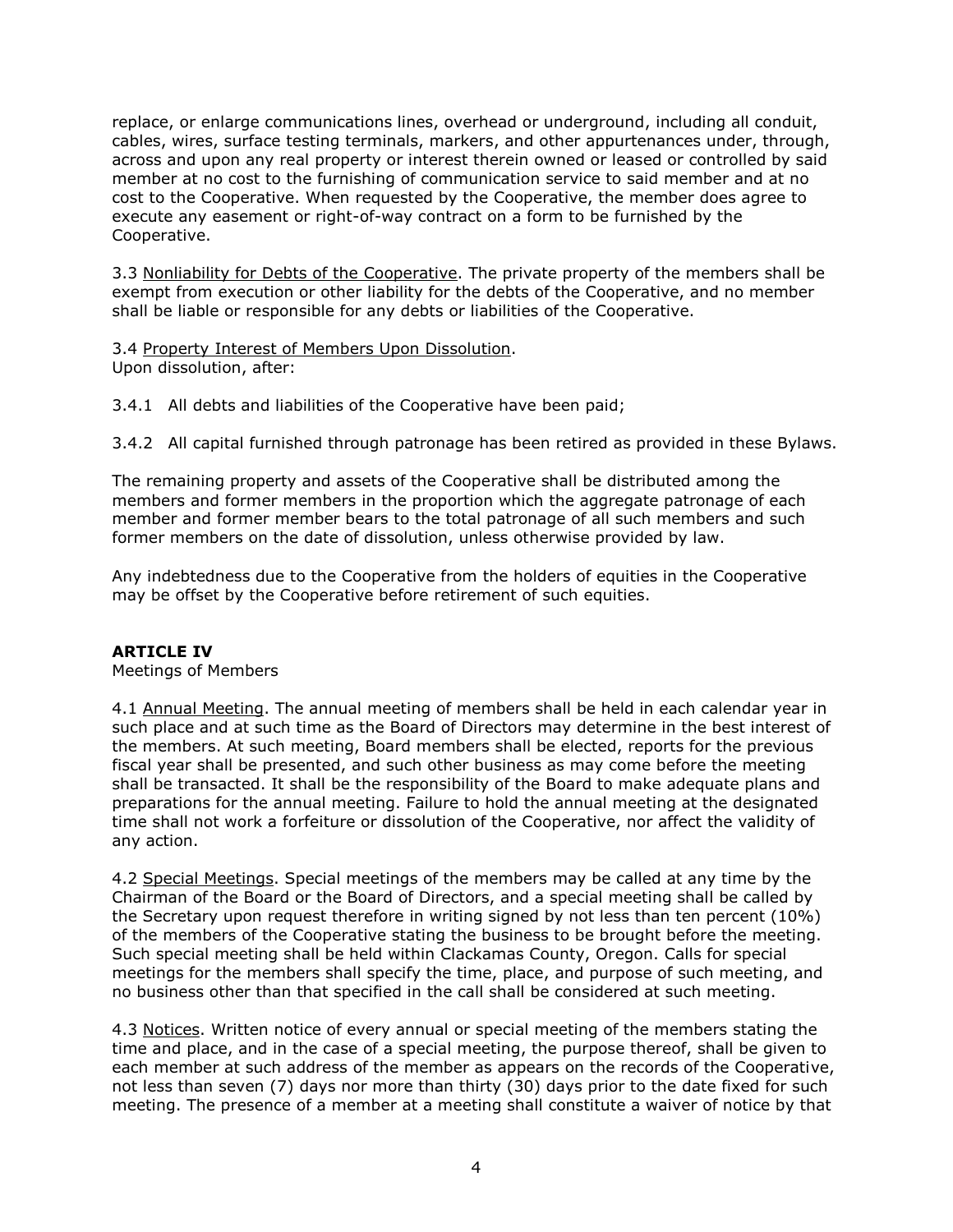member. The incidental or unintended failure of any member to receive notice of an annual or special meeting of the members shall not invalidate any action which may be taken by the members at any such meeting.

4.4 Quorum. The members present at any meeting shall constitute a quorum for the transaction of business. At all meetings of the members, the Secretary shall affix to the meeting minutes, or incorporate therein by reference, a list of those members who were registered as present in person.

4.5 Order of Business. The order of business at the annual meeting of the members and, so far as possible at all other meetings of the members, shall be conducted under the policies established by the Board.

4.6 Voting.

4.6.1 Each member shall be entitled to one vote. All questions, except those involving multiple choice issues or determinations, shall be decided by a vote of a majority of the members voting thereon in person except as otherwise provided by law, the Articles of Incorporation, or these Bylaws. Multiple choice issues or determinations shall be decided by a plurality vote.

4.6.2 Voting by proxy shall not be permitted, but a member that is a person, other than a natural person, may designate a representative to cast its vote.

4.6.3 Upon the call of any member for a vote by ballot on any issue, the vote on such matter shall be by ballot. It shall be the duty of the presiding officer to call for a vote by ballot on any matter which he believes will be contested.

4.6.4 The Board of Directors may cause to be submitted by mail ballot any question to be voted at any meeting of the members including the election of Directors. In such event the Secretary shall cause to be mailed to each member along with the notice of the meeting, the ballot on each question, and a voting envelope. The ballot may be cast only in a sealed envelope which is authenticated by the member's signature. A vote so cast shall be counted as if the member were present and voting in person.

### **ARTICLE V**

Board of Directors

### 5.1 Number/Service Area Representation.

5.1.1 The business and affairs of the Cooperative shall be managed by a Board of six members which shall exercise all the powers of the Cooperative except such as by law, the Articles of Incorporation, or these Bylaws conferred upon or reserved to the members.

5.1.2 One Board member shall be elected from among and by the members from within the Mount Angel Service Area. The Mount Angel Service Area shall be the area defined by the Oregon Public Utilities Commission.

5.1.3 The remaining five Board members shall be elected at-large from among and by all of the members of the Cooperative excluding those members located in the Mount Angel Service Area.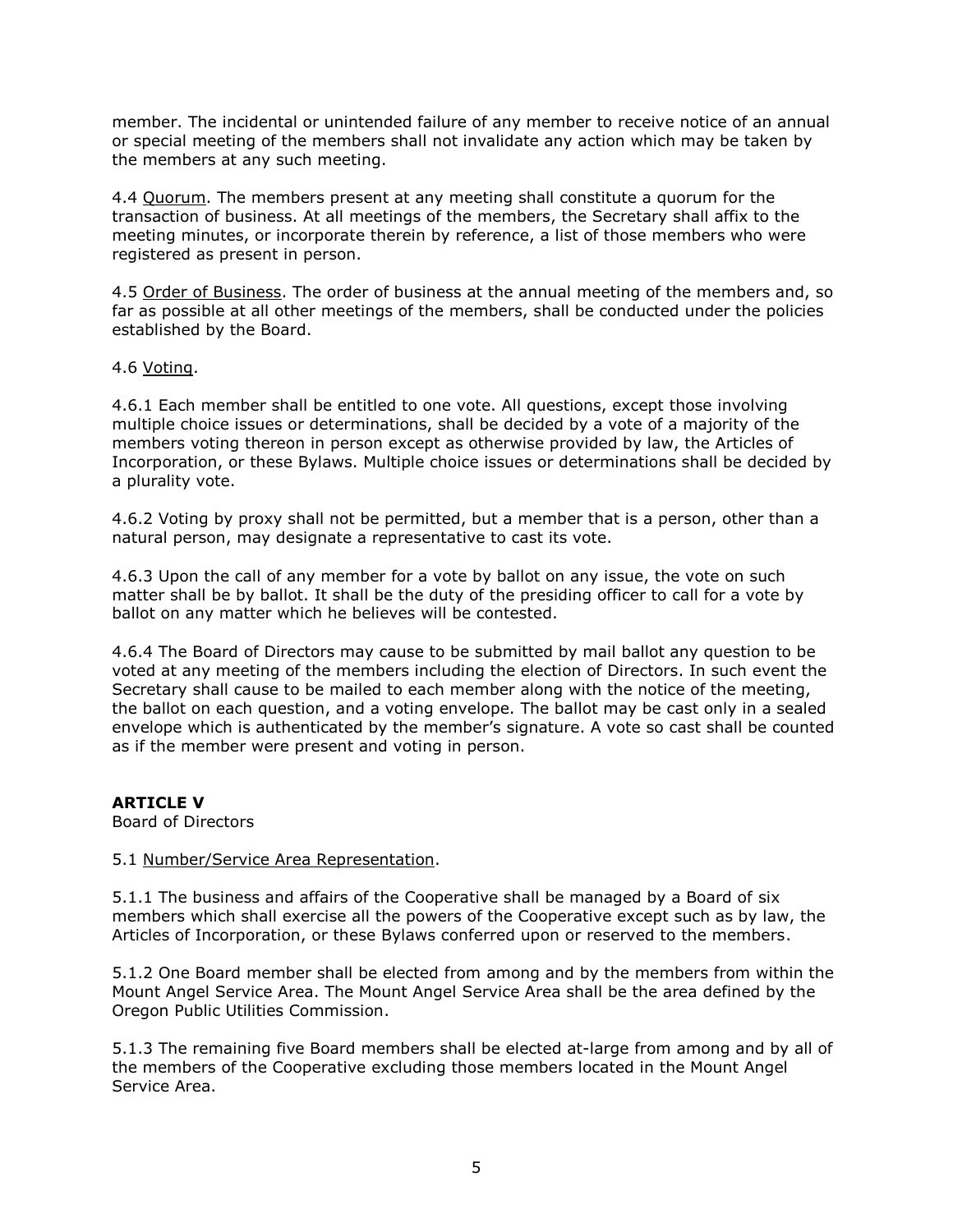5.1.4 The term of the Mount Angel Service Area Board position shall be deemed to commence at the annual meeting in 2017 and continue on a three-year term rotation thereafter.

5.2 Election and Term of Office. Directors shall be nominated and elected for three-year terms. Terms shall be staggered so that not more than two terms shall expire in one year. At each annual meeting, Directors shall be elected to fill the vacancies in office expiring at such annual meeting and such Directors shall be elected for a three-year term. All Directors shall serve until successors are elected and assume office, or until their death, resignation, or removal.

5.3 Vacancies. Vacancies on the Board of Directors, for whatever reason, shall be filled by a majority vote of the remaining members of the Board. Directors appointed to the Board shall fill the remainder of the unexpired term of the Board position to which they were appointed.

## 5.4 Qualifications of Directors.

5.4.1 No person shall be eligible to become or remain a member of the Board of Directors Cooperative who:

- (a) is closely related to an incumbent director or an employee of the Cooperative. As used here, "closely related" means a person who is related to the principal person by consanguinity or affinity, to the second degree or less - that is, a person who is either a spouse, child, grandparent, parent, brother, sister, aunt, uncle, nephew or niece, by blood or in law, of the principal. However, no incumbent director shall lose eligibility to continue on the Board of the Cooperative if he/she becomes a close relative of a director because of a marriage to which he/she was not a party; or
- (b) is not a member of the Cooperative or a representative of a member who is other than a natural person; or
- (c) is not a bona fide resident of the area served by the Cooperative; or
- (d) is an employee of the Cooperative or in any way financially interested in a competing enterprise or a business engaged in selling communication services or communication supplies or maintaining communication facilities; however, the Board may grant exceptions for "de minimis" competing enterprises; or
- (e) is a former employee of the Cooperative, or any of the Cooperatives subsidiary companies.

5.4.2 To remain a director, the director must attend two-thirds (2/3) or more of the regular meetings during each twelve-month period beginning with the month of his/her election. Upon establishment of the fact that a director is in violation of any of the provisions of this section, the Board position shall be deemed vacant.

5.4.3 A director may resign at any time by written notice delivered to the Board of Directors, the president or secretary of the Cooperative. A resignation is effective when the notice is delivered unless the notice specifies a future date.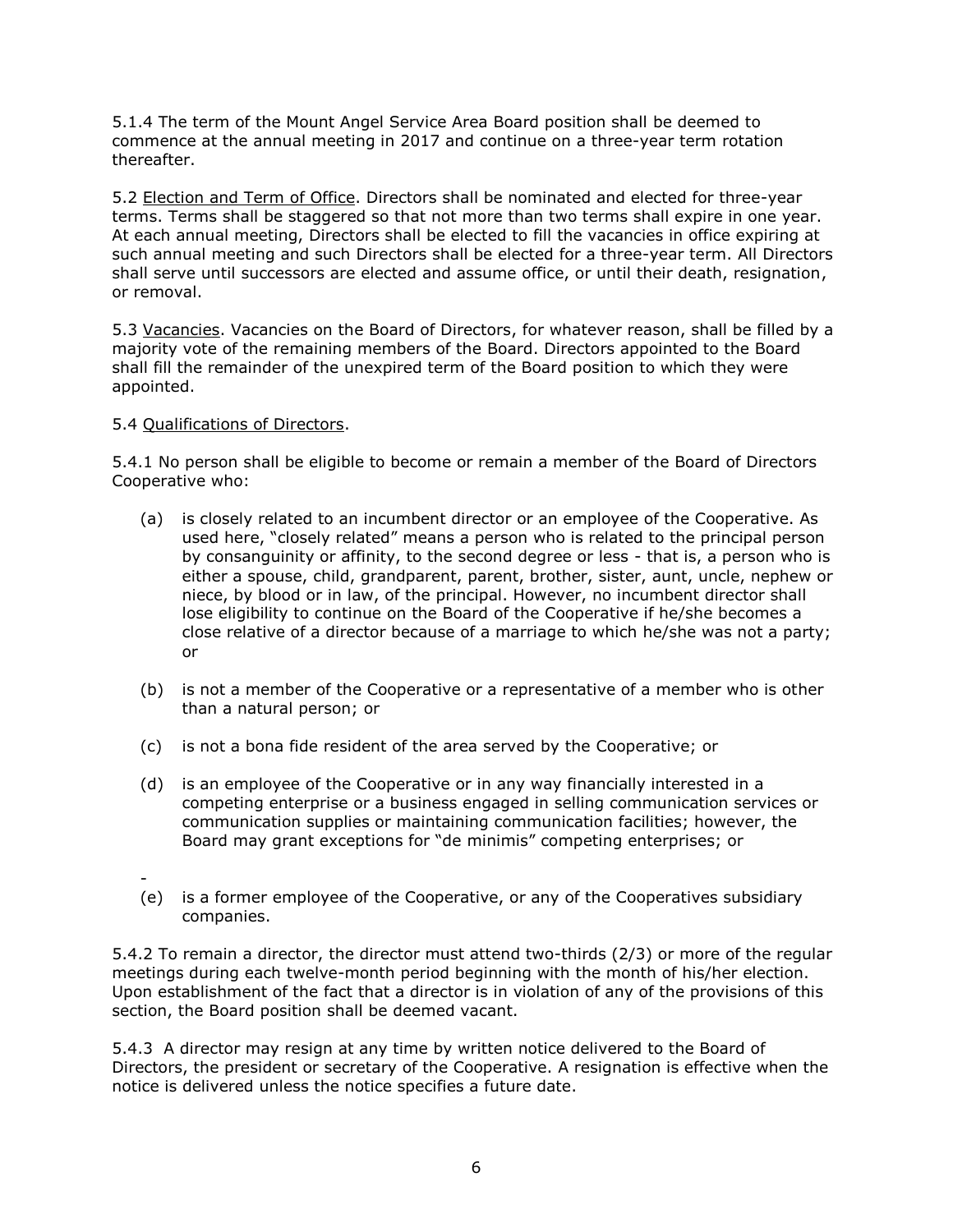### 5.5 Effect of Disqualification.

5.5.1 Termination of membership in the Cooperative by a director who was a member, or by a member of the Cooperative other than a natural person whom the director represents shall automatically create a vacancy in such director's office.

5.5.2 Upon establishment of the disqualification of a director by reason of noncompliance with Section 5.4.2, the Board position shall be deemed vacant. Nothing contained in this section shall affect in any manner whatsoever the validity of any action taken at any meeting of the Board.

5.6 Compensation of Directors. Board members shall, as determined by resolution of the Board, receive a fixed sum for each day or portion thereof spent on Cooperative business, such as attendance at meetings, conferences, and training programs or performing committee assignments when authorized by the Board. If authorized by the Board, Board members may also be reimbursed for expenses actually and necessarily incurred in carrying out such Cooperative business or granted a reasonable per diem allowance by the Board in lieu of detailed accounting for some of these expenses.

5.7 Removal of Directors. Any director may be removed from office at an annual or special meeting of the members by a vote of a majority of the members present, provided:

- (a) the petition must be signed by at least ten percent (10%) of the membership requesting the removal of the director. The petition shall state the reason(s) for the requested removal;
- (b) the petition shall be filed with the Secretary of the Cooperative at least forty-five (45) days prior to the annual or special meeting;
- (c) the director whose removal is sought is given fifteen (15) days to respond in writing to answer such reason(s) for removal;
- (d) it shall be the duty of the Secretary of the Cooperative to include such statement of reasons for removal and the response of the director whose removal is sought in the meeting notice;
- (e) at the meeting of the members at which the charges are to be considered, the Board member shall have an opportunity at the meeting to be heard in person or by counsel to present evidence in respect to the charges, and the person or persons bringing the charges against him shall have the same opportunity;
- (f) the question of the removal of such Board member shall be considered and voted upon at the meeting of the members;
- (g) any vacancy created by such removal may be filled by a vote of the members at such meeting without compliance with the Bylaws provisions with respect to nominations or filling vacancies pursuant to Section 5.3.

### 5.8 Nominations of Directors.

5.8.1 A nominating committee of five members shall be appointed by the Board Chair not less than one hundred twenty (120) days before each annual meeting. At least three of such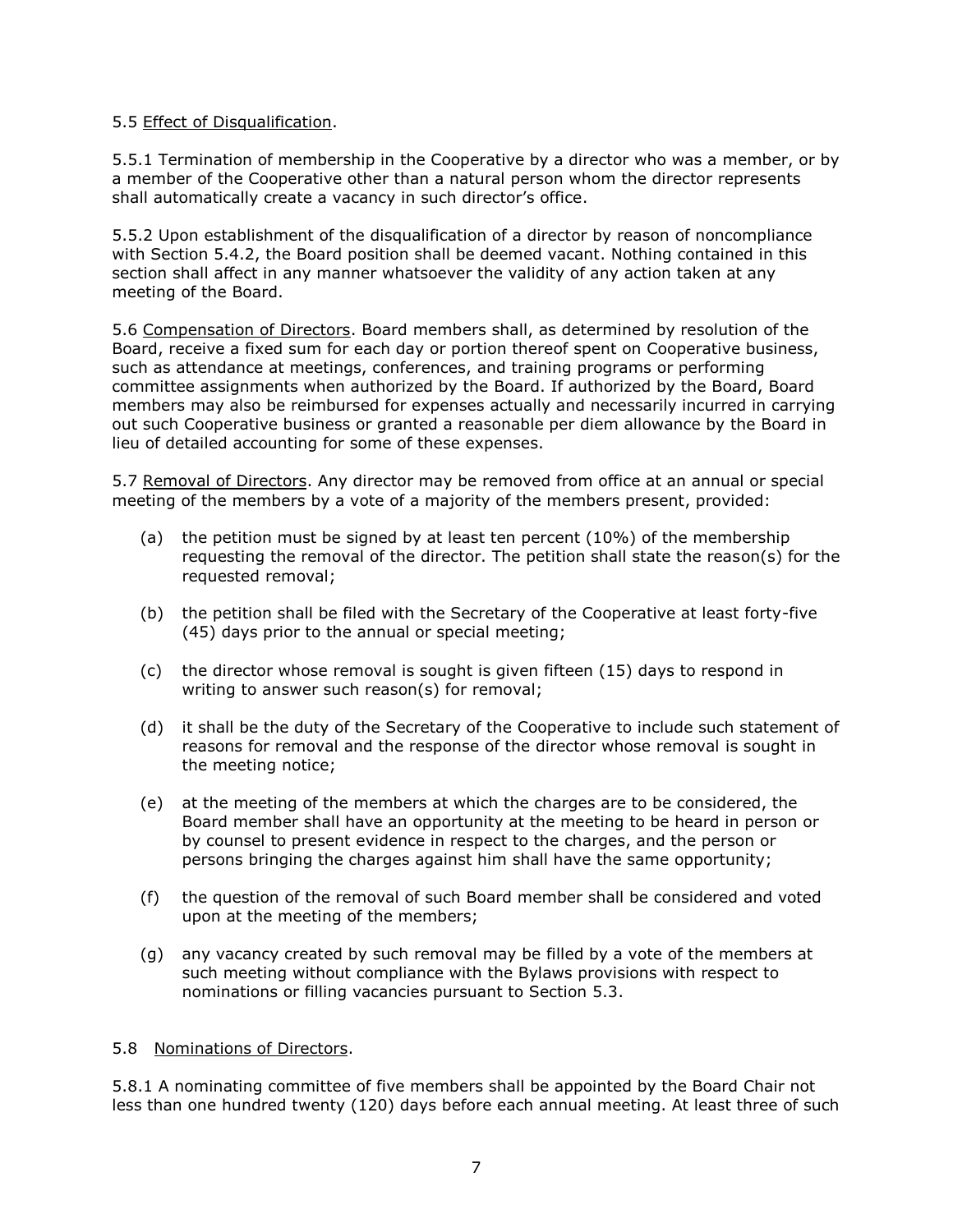committee shall be other than Board members. It shall be the duty of the nominating committee to file with the Secretary of the Cooperative the nominations for Directors at least ninety (90) days prior to the annual meeting.

5.8.2 Any twenty-five (25) or more members, acting together, may make nominations for Directors for such positions by petition. The petitions and instructions for obtaining signatures will be made available at the Cooperative business office. Petitions shall be filed with the Secretary of the Board not less than forty five (45) days prior to the meeting at which Directors are to be elected.

5.8.3 There shall be no nominations allowed from the floor.

# **ARTICLE VI**

Meetings of the Board

6.1 Regular Meetings. A regular meeting of the Board shall be held without notice, immediately after, and at the same place as, the annual meeting of the members for the purpose of electing officers as hereinafter provided and for completing their organization for the coming year, and may transact such other business as may come before the meeting. Regular meetings of the Board shall also be held at such time and place as designated by the Board. Such officers shall serve at the pleasure of the Board. Such regular meetings may be held without notice other than a resolution fixing the time and place thereof. A minimum of at least ten (10) regular meetings shall be held each year.

6.2 Special Meetings. Special meetings may be held at such time and place as the majority of the Board of Directors or the Board Chair determine. Any business may be transacted at such meeting.

6.3 Notices. The meetings of the Board, whether special or regular, may be held on twentyfour (24) hours' notice given personally, by mail, telephone, or electronic media. Attendance at a meeting shall constitute a waiver of notice thereof. Any notice required to be given to a director of meetings of the Board of Directors may be waived in writing either before or after the time at which such notice should be given and such waiver shall have the same force and effect as though due notice had been given.

6.4 Quorum. At all regular and special meetings of the Board of Directors, a majority of the Directors then in office shall constitute a quorum. A vote of a majority of Board Members present shall be the act of the Board; however, no action of the Board shall be taken except upon the affirmation vote of at least three Directors. The Board Chair shall not vote unless there is a tie vote by the Board of Directors present at a meeting.

6.5 Meeting by Conference Telephone or Similar Communications Equipment Permissible. Members of the Board of Directors may hold a meeting of the Board by means of conference telephone or similar communications equipment by means of which all persons' participation in the meeting shall constitute presence in person at the meeting.

6.6 Action Without a Meeting. Any action which may be taken at a meeting of the Board of Directors may be taken without a meeting if unanimous consent in writing setting forth the action so taken is signed by all of the Directors, including the Board Chair. Such consent shall have the same force and effect as unanimous vote at a meeting.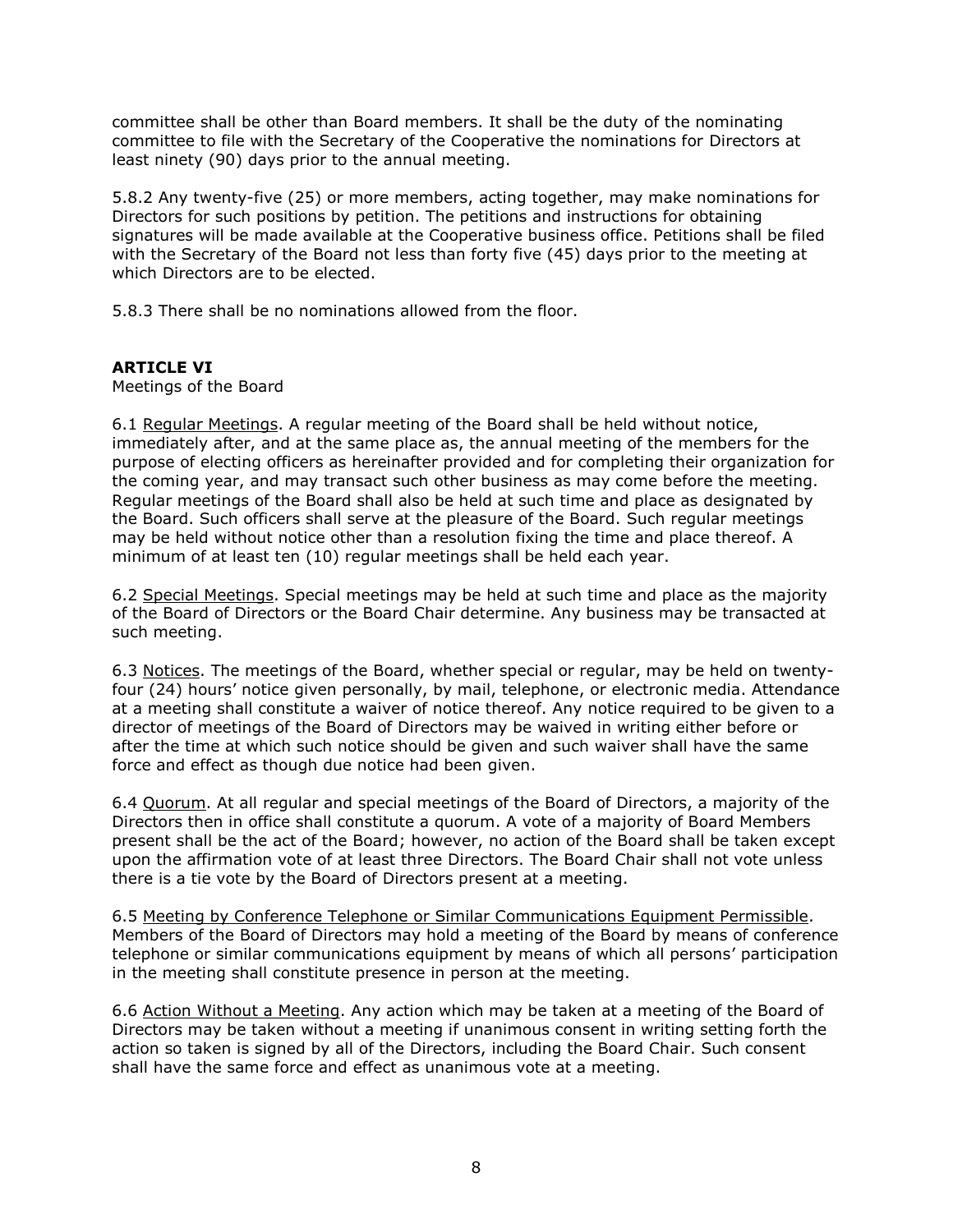6.7 Conflict of Interest. A conflict of interest is a contract or transaction with the Cooperative in which a director has a direct or indirect interest ("Conflict of Interest Transaction").

6.7.1 Direct Interest. A director has a direct interest in a contract or transaction with the Cooperative if the director, or his/her immediate family, is a party to a contract or transaction with the Cooperative.

6.7.2 Indirect Interest. A director has an indirect interest in a contract or transaction with the Cooperative if at least one party to the contract or transaction is another entity:

(a) in which the director has a material or financial interest, or is a general partner; or

(b) of which the director is a director, officer, or trustee.

6.7.3 Conflict of Interest Transactions. Regardless of the presence or vote of a director interested in a Conflict of Interest Transaction, a Conflict of Interest Transaction may be approved, and a Board Quorum satisfied, if the material facts regarding the Conflict of Interest Transaction and the director's interest, are disclosed or known to the Board, and a majority of more than one director with no interest in the Conflict of Interest Transaction votes in good faith to approve the Conflict of Interest Transaction.

6.7.4 Fair Conflict of Interest Transaction. A Conflict of Interest Transaction that is approved pursuant to this Bylaw, or that is fair to the Cooperative when entered or approved pursuant to this Bylaw, is not, solely by reason of being a Conflict of Interest Transaction:

(a) void or voidable; or

(b) the basis for imposing liability on a Director interested in the Conflict of Interest Transaction.

# **ARTICLE VII**

Powers and Duties of Directors

7.1 General Powers and Management. The Board of Directors shall exercise all of the powers of the Cooperative except such as are by law, the Articles of Incorporation, or these Bylaws conferred upon or reserved to the members. The Board of Directors shall manage the business and conduct the affairs of the Cooperative and shall make the necessary rules and regulations, not inconsistent with the laws or with these Bylaws, for the management of the business and the guidance of the officers, employees and agents of the Cooperative.

7.2 Rules, Regulations, Rate Schedules, and Contracts. The Board of Directors shall have power to make, adopt, amend, abolish, and promulgate such rules, regulations, rate schedules, contracts, security deposits and any other types of deposits, payments, or charges, including contributions in aid or construction, not inconsistent with law, the Articles of Incorporation, or Bylaws, as it may deem advisable for the management, administration, and regulation of the business and affairs of the Cooperative or cause such to be submitted for any appropriate regulatory approval.

7.3 Bonds. The Board of Directors may require all officers, agents, and employees charged by the Cooperative with responsibility for the custody of any of its funds or property to give a bond with sufficient surety for the faithful performance of their official duties, the premium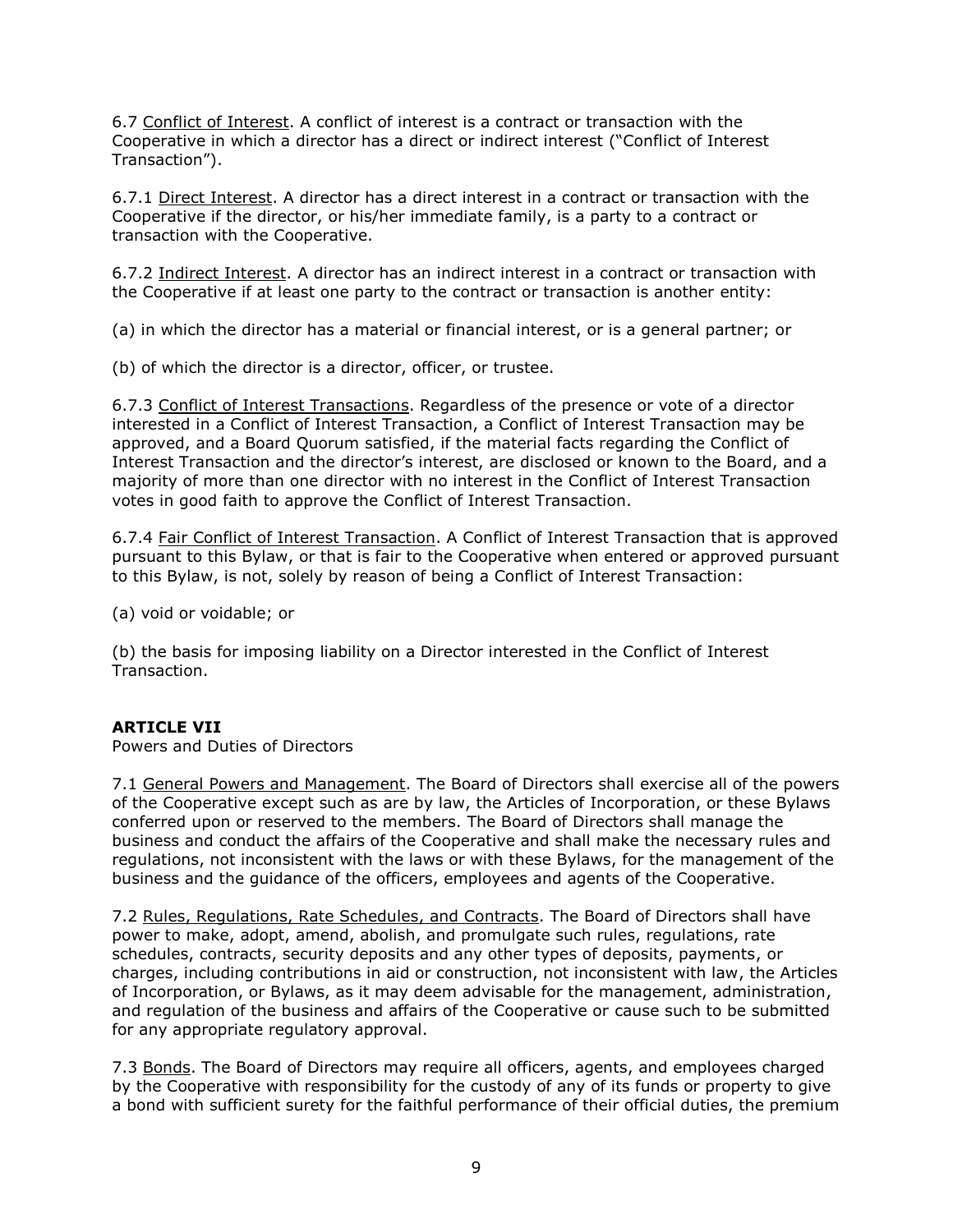on such bonds to be paid by the Cooperative. Alternatively, the Board of Directors may purchase insurance to cover such circumstances.

7.4 Accounting Systems and Reports. The Board of Directors shall cause to be established and maintained a complete accounting system of the Cooperative's financial operations and condition, and shall, after the close of each fiscal year, cause to be made a full, complete and independent audit by a certified public accountant of the Cooperative's accounts, books and records reflecting financial operations during, and financial condition as of the end of, such year. A full and accurate summary of such audit reports shall be submitted to the members at the succeeding annual meeting of the members. The Board may authorize special audits, complete, or partial, at any time and for any specified period of time.

7.5 Selection of Depository. The Board of Directors shall have power to select one or more institutions to act as depository of the funds of the Cooperative and to determine the manner of receiving, depositing, and disbursing the funds of the Cooperative and the form of checks and the person or persons by whom same shall be signed, with the power to change such institutions and the officer or officers, employee or employees, person or persons signing said checks and the form thereof at will.

7.6 Records. It shall be the duty of the Board of Directors to cause to be kept a complete record of all of its acts and the proceedings of its meetings, to cause such records to be presented at the annual meeting a report reviewing the Cooperative's business for the year, and to supervise all officers and see that their duties are properly performed and that the business of the Cooperative is ably managed.

# **ARTICLE VIII**

8.1 Offices to be Filled. The principal officers of this Cooperative shall be a Board Chair, a Board Vice-Chair, President, one or more Vice-Presidents, Secretary, and Treasurer. The offices of the Secretary and Treasurer may be combined in one person. At least one officer must be a director of the Cooperative. The other officers may be, but need not be, members of the Board of Directors.

8.2 Board Chair. The Board Chair shall be the chief presiding officer and shall preside at all meetings of the Board of Directors and members and shall perform such other duties as may be prescribed from time to time by the Board of Directors or by the Bylaws of the Cooperative.

8.3 Board Vice Chair. The Board Vice Chair shall preside at all meetings of the Board of Directors and members in the absence of the Board Chair, and shall perform such other duties as may be prescribed from time to time by the Board of Directors or by the Bylaws of the Cooperative.

8.4 President. The President shall be the chief operating and administrative officer of the Cooperative. In the absence of the Board Chair and Board Vice Chair, the President shall preside or shall designate a presiding chair at all meetings of the members and all meetings of the Board of Directors. The President shall act as directed by the Board of Directors. The President shall exercise such duties as customarily pertain to the office of President and shall have general and acting supervision over the property, business, and affairs of the Cooperative. The President shall be the official representative of the Cooperative at all meetings in which the Cooperative is entitled to representation. The President shall execute, in the name of the Cooperative, all deeds, bonds, contracts, and other obligations and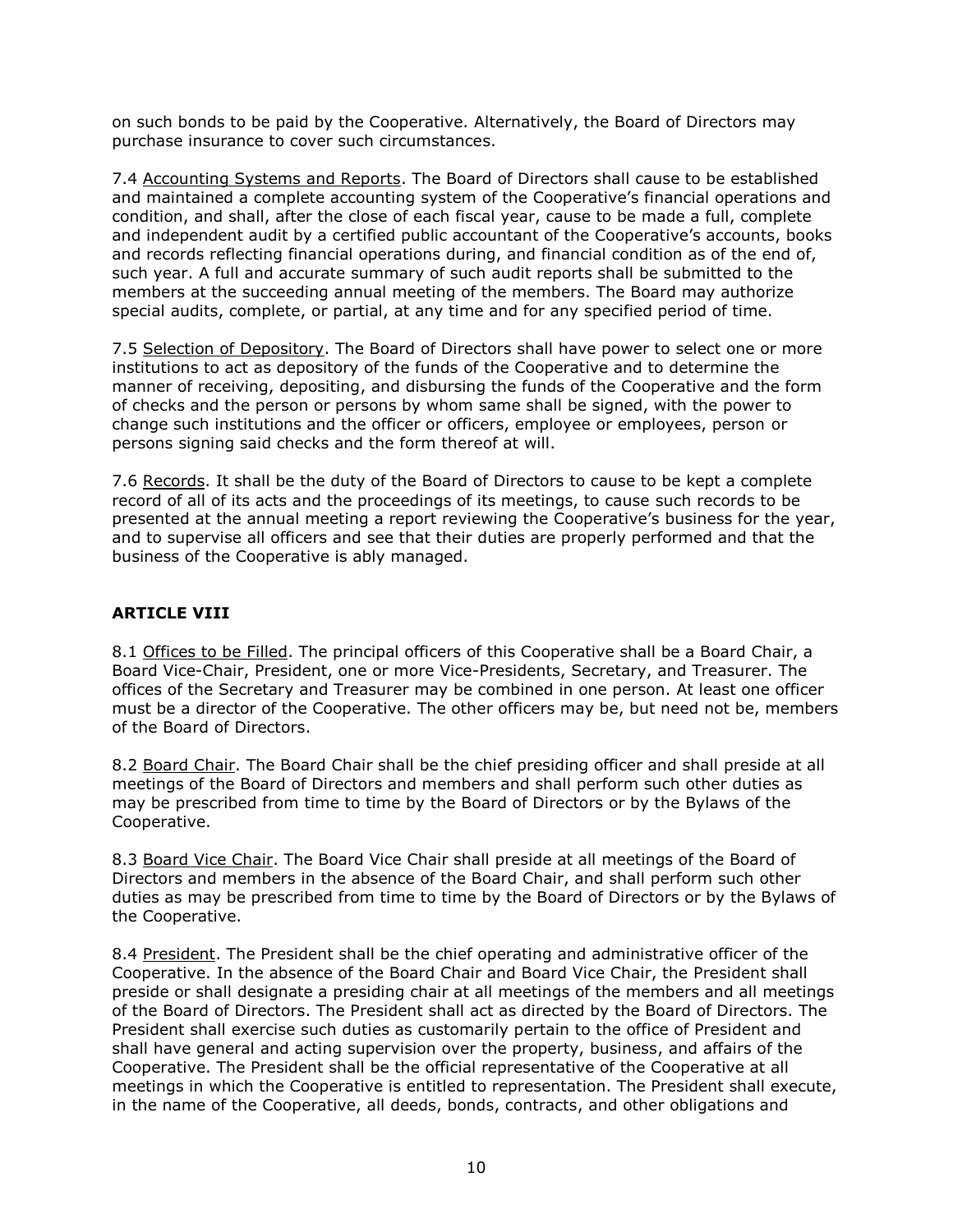instruments authorized by the Board of Directors to be executed, and the President shall have such other specific powers and perform such other duties as may be assigned from time to time by the Board of Directors.

8.5 Vice-President. The duty of the Vice-President shall be to assume the office of the President in his/her absence, and to perform such other acts and duties as may be prescribed by the Board of Directors.

8.6 Secretary-Treasurer. The Secretary-Treasurer shall:

- (a) keep or cause to be kept a complete record of all meetings of the members and of the Board of Directors;
- (b) keep or cause to be kept membership records of the Cooperative;
- (c) sign on behalf of the Cooperative all papers which he/she is authorized by the Board of Directors to sign;
- (e) serve all notices required to be served by law or these Bylaws;
- (f) keep such records, make such reports, and perform such other duties as may be required of him/her from time to time by the Board of Directors.

In the event the Board of Directors determines that the office of Secretary and Treasurer should be held by two persons, then the Secretary shall perform all secretarial duties, and the Treasurer shall perform all financial duties, and each shall perform such other duties as may be required by the Board.

### **ARTICLE IX**

### Indemnification

9.1 Indemnification of Director, Officer, Employee, or Agent Permitted for Expenses Incurred in Legal Action. The Cooperative shall indemnify directors, officers, employees, or agents for expenses incurred in legal actions in accordance with ORS 62.462, et seq., and any amendments thereto.

9.2 Rights of Persons Indemnified. The indemnification provided by this Article shall not be deemed exclusive of any other rights which those seeking indemnification may be entitled under any Bylaw, agreement, vote of members or disinterested Board members, or otherwise, both as to action in his/her official capacity and as to action in another capacity while holding such office, and shall continue as to a person who has ceased to be a Board member, officer, employee, or agent, and shall inure to the benefit of the heirs, executors, and administrators of such a person.

9.3 Insurance Coverage. The Cooperative may purchase and maintain insurance on behalf of any person who is or was a Board member, officer, employee, or agent of the Cooperative, or who is or was serving at the request of the Cooperative as a Board member, officer, employee, or agent of another Cooperative, association, corporation, partnership, joint venture, trust, or other enterprise, against any liability asserted against such person and incurred by such person in any such capacity, or arising out of the status of such person as such, whether or not the Cooperative would have the power to indemnify such person against such liability under the provisions of this Article.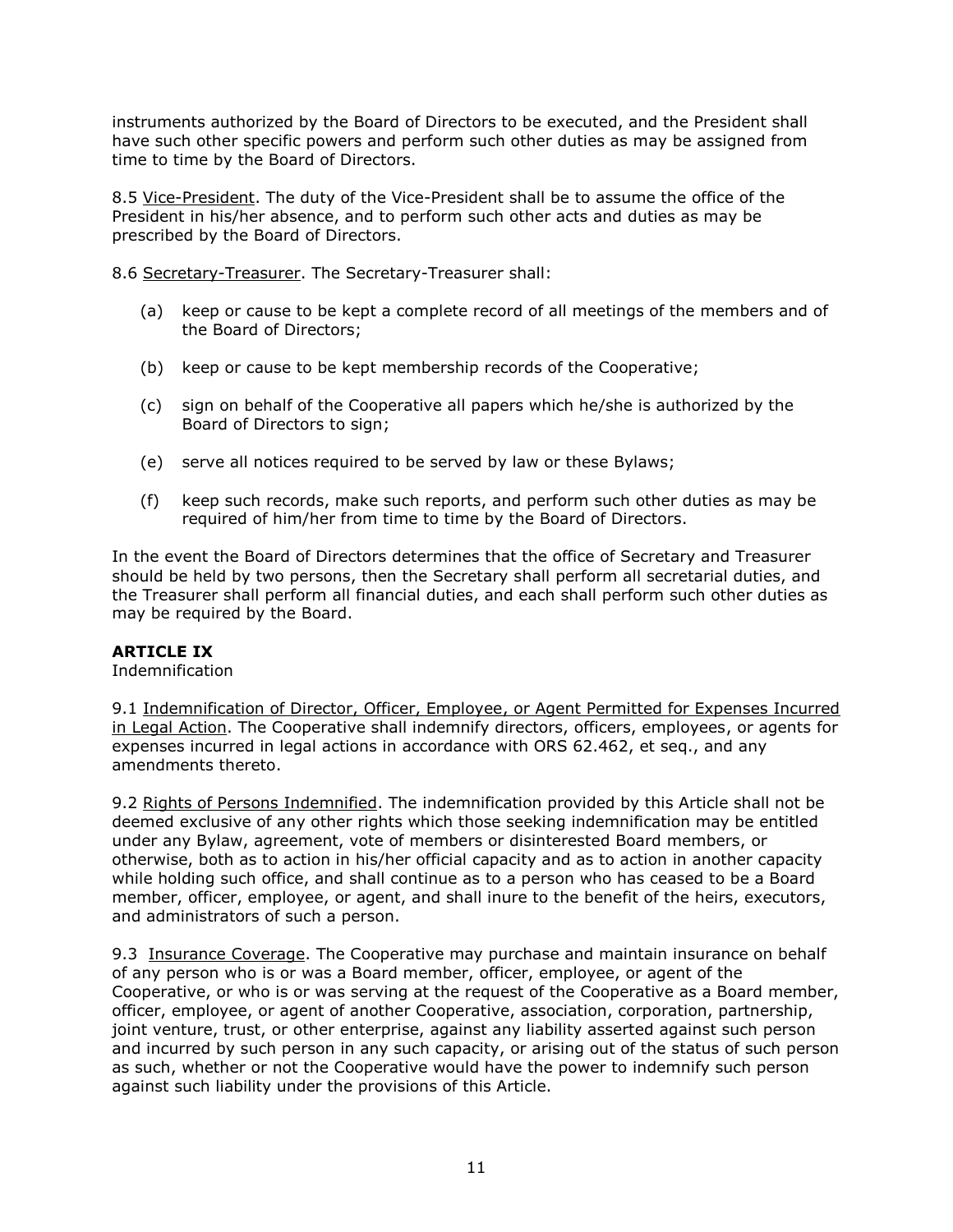## **ARTICLE X**

Cooperative Operation

10.1 Interest or Dividends on Capital Prohibited. The Cooperative shall at all times be operated on a cooperative non-profit basis for the mutual benefit of its members. No interest or dividends shall be paid or will be payable by the Cooperative on any capital furnished by its members.

10.2 Non-Profit Organizations. The term "net savings" is used in this Article in the same manner as that term is used in the Act, and net savings shall be determined in accordance with the provisions of such Act.

The net savings of providing telecommunications services, as provided in Section 2.3, shall belong to its members in proportion to their respective patronage and shall be returned to such members either in the form of cash or credits to each member's capital account.

10.3 Application of Net Savings to Indebtedness. The Cooperative, at its sole option but without obligation, may withhold any and all net savings distributable to a member and apply the same to the indebtedness such member may owe the Cooperative. In such event, however, the Cooperative shall give such member written notice of the amount so applied.

10.4 Allocation of Loss. If there is a net loss from providing telecommunications services in any year, the amount of such loss shall be handled in accordance with one of the two following alternatives as determined by the Board of Directors:

- (a) the loss shall be charged against unallocated equities; or
- (b) the loss shall be allocated to the members in proportion to their respective patronage for such year. The amount of such allocation shall be charged against the credits of such members to the member's equity account, with the most recent of such allocations being first cancelled. In the event there is not a sufficient credit in a member's equity account to absorb the allocation of loss, the balance of such allocation shall be offset against past and/or future allocations of net savings to such member's account as determined by Board policy until the balance of such account is reduced to zero.

10.5 Allocation of Non-Operating Income. All non-operating income received by the Cooperative, insofar as permitted by law, shall be:

- (a) used to offset any losses incurred during current or any prior fiscal year; and
- (b) to the extent not needed for that purpose, retained by the Cooperative in a reserve account for the financing of the construction or acquisition by the Cooperative of additional facilities, except to the extent otherwise determined by the Board.

10.6 Allocation of Extraordinary Items. Extraordinary items of income or expense attributable to the furnishing of telecommunications services during prior periods shall be allocated to members on the basis of their patronage during such prior periods. Such allocation is not required for amounts deemed by the Board of Directors to be immaterial.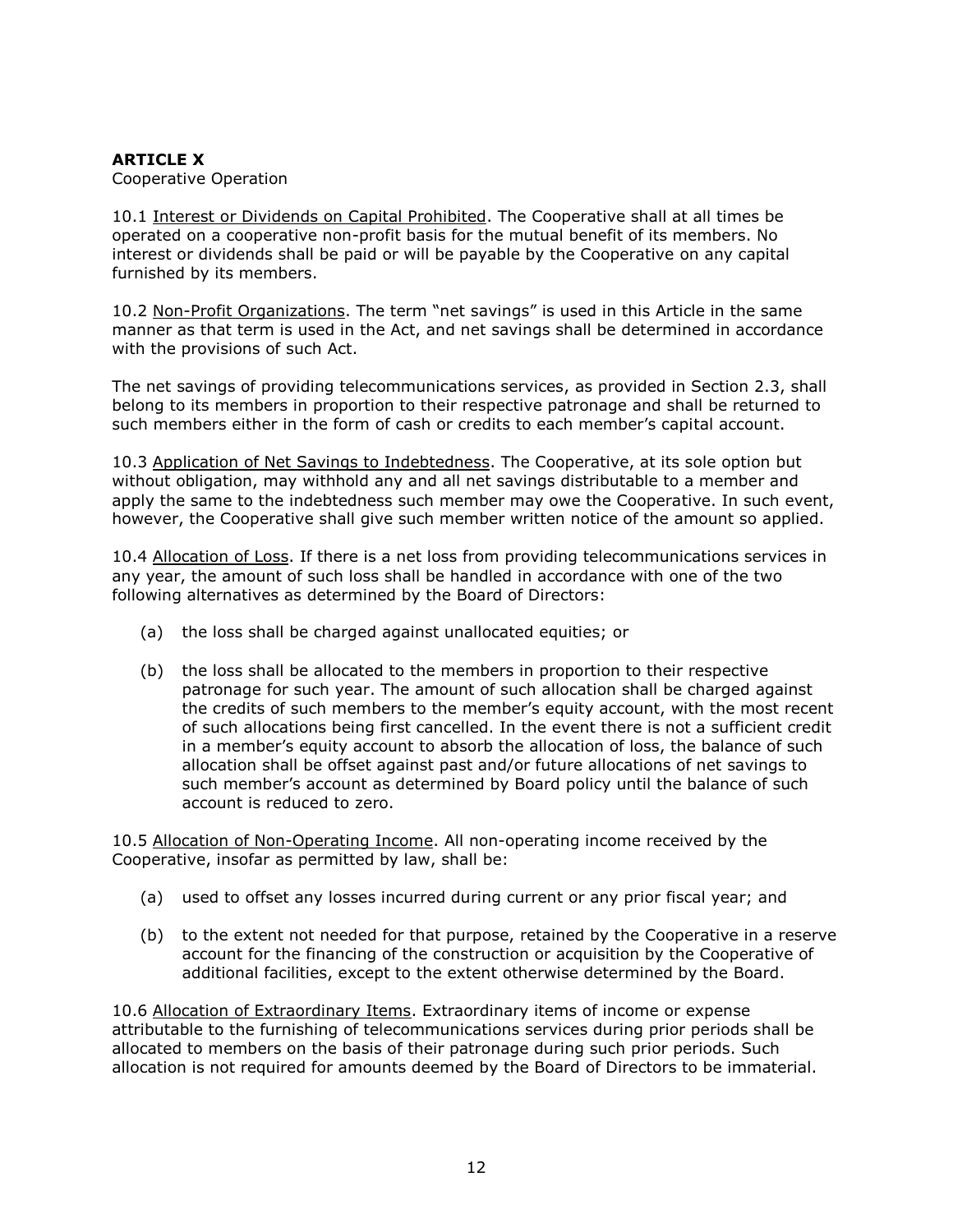## **ARTICLE XI**

Capital

11.1 Member's Equity Amount. In furnishing of telecommunications services, the Cooperative's operation shall be so conducted that all members will furnish capital for the Cooperative through their patronage. The member's equity account in the Cooperative is part of the capital of the Cooperative and shall consist of that portion of the net savings from telecommunications services provided by the members not returned in cash to members and refunds of federal and state taxes received by the Cooperative on behalf of its members. All amounts received or receivable by the Cooperative from its members in excess of operating and expenses at the moment of receipt by the Cooperative are received with the understanding that they are furnished by the members as equity. The Cooperative shall establish a separate equity account for each of its members and allocate to such member's account the portion of such member's equity to which such member is entitled. The books and records of the Cooperative shall be set up and kept in such manner that at the end of each fiscal year, the amount of equity, if any, furnished by each member is clearly reflected and credited in an appropriate record to the equity account of each member, and the Cooperative shall notify each member of the amount of the credits to his/her account within a reasonable time after the close of each fiscal year. All such allocations shall be made in such manner as to record the year of such allocation as a series of such credits. All such amounts credited to the equity account of any member shall have the same status as though it had been paid to the member in cash in pursuance of a legal obligation to do so, and the member had then furnished the Cooperative corresponding amounts for equity. No interest shall be payable on such credits.

11.2 Transferability. Credits of a member to a member's equity account of the Cooperative may be assigned, but only on the books of the Cooperative, pursuant to written instructions from the assignor and only to:

- (a) the heirs or legatees of a deceased member; or
- (b) on written request of the member to his/her successor in occupancy in all or a part of such member's premises served by the Cooperative; or
- (c) back to the Cooperative; or
- (d) the Board, acting under policies of general application, shall authorize other types of assignments.

The Cooperative is authorized to negotiate capital credit settlement arrangements with bankrupt members.

11.3 Retirement of Member's Equity Credits. Credits to a member's equity account may be retired by the Board of Directors in its discretion and direction as to timing, method, and type of retirement.

If the Board of Directors, at any time, determines that retirement of credits to a member's equity account should cease for any reason, such process of retirement shall be stopped until the Board of Directors deems it advisable to continue such process. Any indebtedness due from the record holder of such a credit to the Cooperative may be offset by the Cooperative before the retirement of such certificate or any part thereof.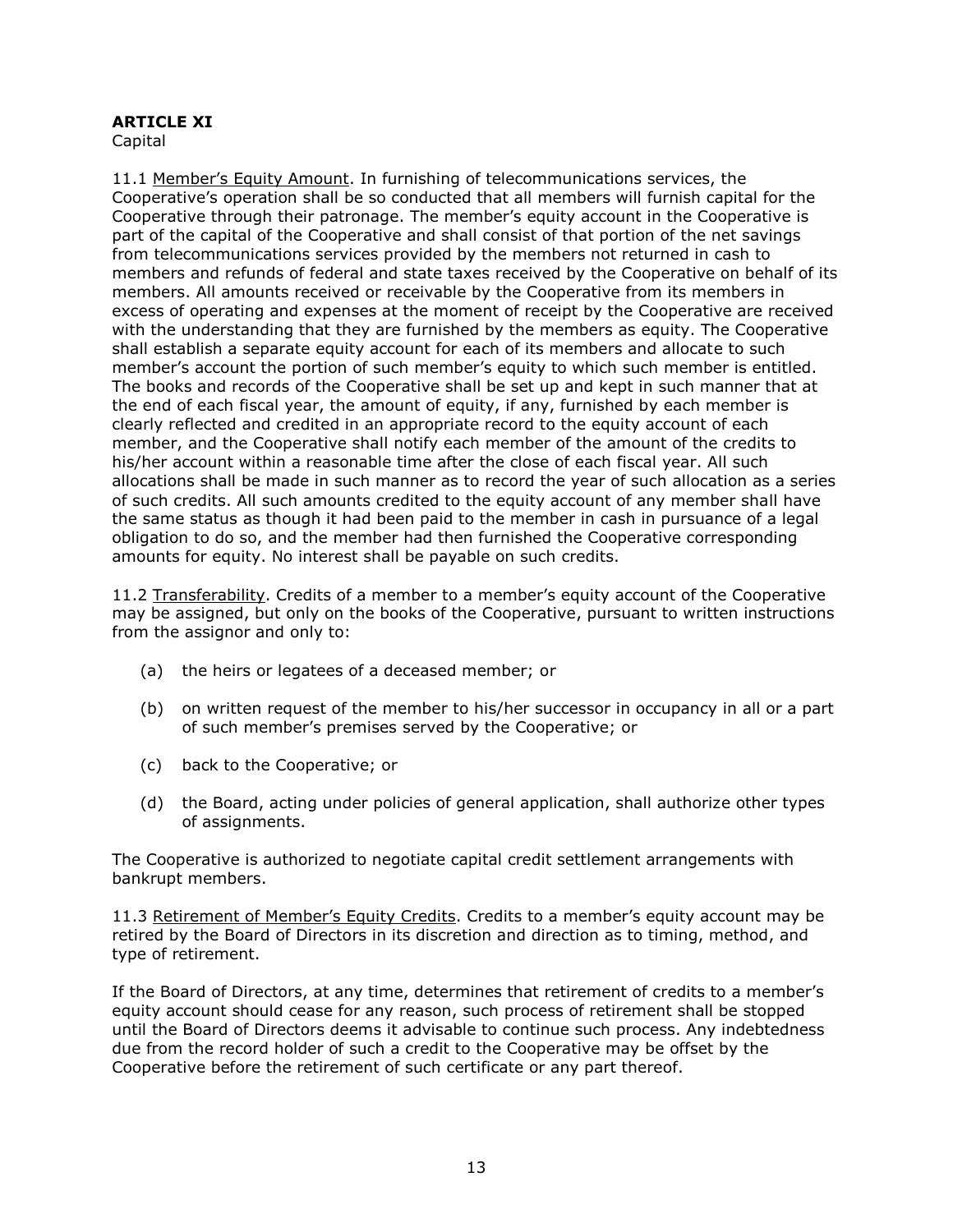Upon the certification of the management of the Cooperative to the Board of Directors that the cost of redeeming credits of a member in a member's equity account up to a certain amount of such credits, but not in excess of \$10.00, exceeds the amount of such credits being redeemed, the Board may exclude from such retirement the credits of any member which would otherwise be retired but which are less than the amount so certified. The amount of credits from inactive accounts of less than \$10.00 shall be thereupon credited to retained capital of the Cooperative.

11.4 Credits Subordinate to Claims of Creditors. All credits to a member's equity account are subordinate in right to the claims of all creditors of the Cooperative.

11.5 Retirement of Member's Equity Credits in the Event of Death. Upon the death of an individual who is the original holder of credits to a member's equity account, then upon application of the personal representative of the estate, the heirs, or assignees of such decedent, the Cooperative shall pay the estate of such decedents the amount established by policy by the Board of Directors from time to time. Thereafter, the remaining member's equity credits, if any, shall be retired in a general retirement under the provisions of these Bylaws. Provided, however, the Board of Directors may establish a policy of general application to pay the remaining unretired member equity credits on a discounted basis so long as the financial condition of the Cooperative will not be impaired thereby.

11.5.1 If a partnership is the original holder of credits to a member's equity account and a partner dies, the interest of the deceased partner in such credits shall be redeemable at the request of the surviving partner or partners and of the personal representative of the deceased partner.

11.5.2 Credits held in the name of a husband or wife, or otherwise jointly held, shall be considered for the purpose of this section as if held by the surviving spouse or member. The interest shall be redeemed upon the death of the surviving spouse or member in the same manner as an individual decedent.

The Board of Directors may adopt such rules and regulations not inconsistent with this Bylaws section as may be necessary to carry out the purposes thereof.

11.6 Credits Held by Divorced Members. If credits to a member's equity account are held in the name of a husband and wife and such husband and wife are divorced, the Cooperative, unless otherwise notified in writing, shall be entitled to assume, for all purposes under this Article XI, that the parties to the divorce each had equal interests in such credits to a member's equity account.

11.7 Credits Held by Members Indebted to the Cooperative. Any indebtedness owned by a member to the Cooperative and not paid within sixty (60) days may be offset by the Cooperative against a member's equity account.

11.8 Retained Capital in Connection with Furnishing Other Services. In the event that the Cooperative should engage in the business of furnishing goods or services other than telecommunications services to members, all amounts received and receivable therefrom which are in excess of costs and expenses properly chargeable against the furnishings of such goods or services shall, insofar as permitted by law, be deemed retained capital and used at such time and for such purposes as the Board shall determine.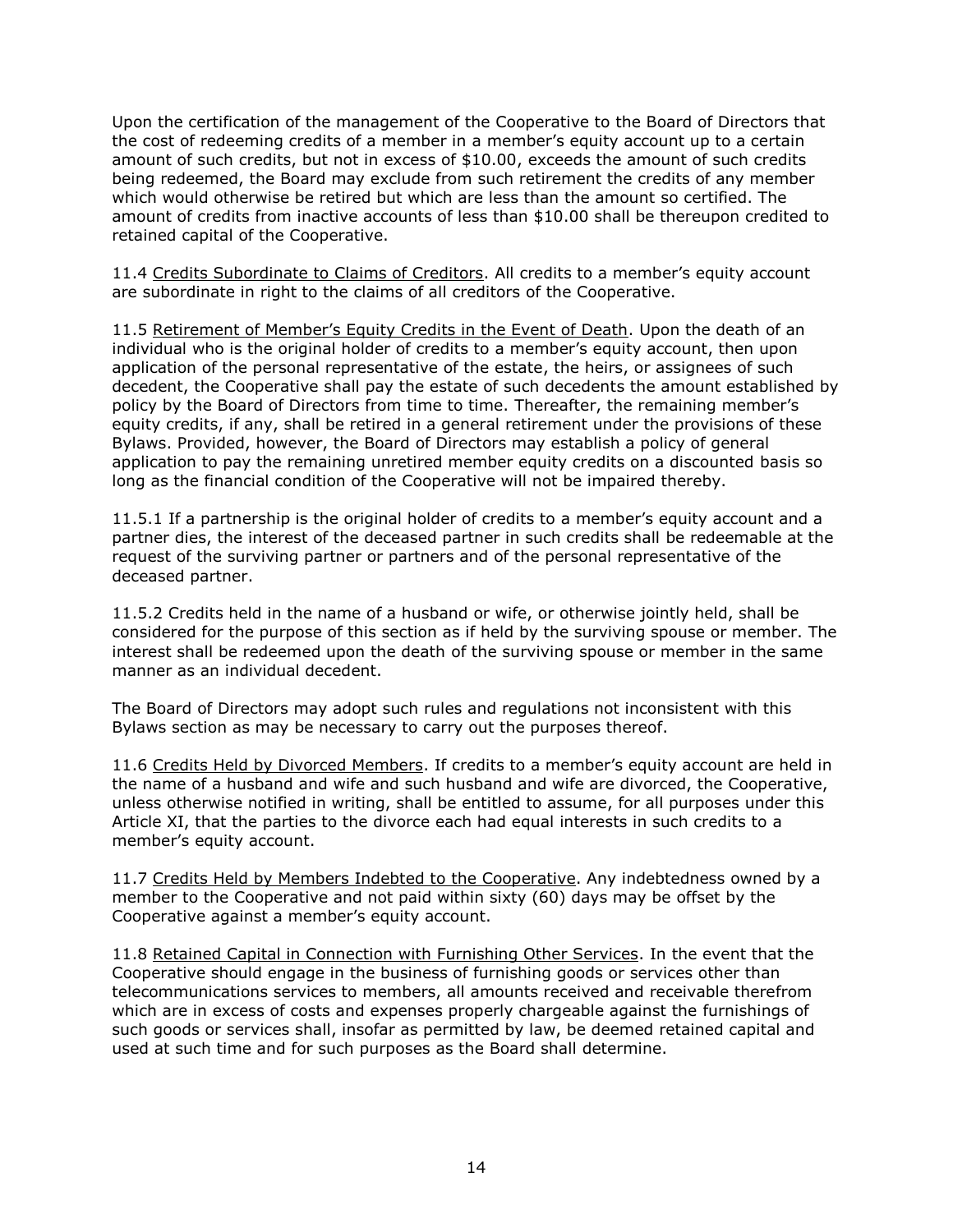### **ARTICLE XII**

Sale or Other Disposition of Assets

12.1 Sale of Assets in Usual and Regular Course of Business. The sale, lease, exchange, or other disposition of the property and assets of the Cooperative, when made in the usual and regular course of the business of the Cooperative, may be made on such terms and conditions and for such consideration as shall be authorized by the Board; and in such case no authorization or consent of members is required.

12.2 Sale or Disposition of Substantially All of Assets. A sale, lease, exchange, or other disposition of all, or substantially all, of the property and assets, with or without the good will, of the Cooperative, if not made in the usual and regular course of its business which consists of privileges essential to the operation of providing telecommunications services to its members, may be made upon such terms and for such consideration as shall be authorized by affirmative vote of two-thirds (2/3) of all members. The members may approve the sale, lease, exchange, or other disposition, and may fix, or may authorize the Board to fix, any or all of the terms and conditions thereof and the consideration to be received by the Cooperative.

12.3 The provisions of 12.1 and 12.2 shall not apply to a sale lease, lease sale exchange, transfer, or other disposition to one or more telephone Cooperatives, if the substantive or legal effect thereof is to merge or consolidate with such other one or more telephone Cooperatives.

### **ARTICLE XIII**

Merger or Consolidation

13.1.1 The Cooperative may consolidate or merge with an entity that provides telecommunications service. To consolidate or merge, the Cooperative must comply with these Bylaws and Oregon Revised Statutes Chapter 62.

13.1.2 To consolidate or merge, the Board must approve an agreement or plan to consolidate or merge consistent with Oregon Revised Statutes Chapter 62.

13.1.3 Member Approval. To consolidate or merge:

(a) after the Board approves a consolidation or merger plan, a majority of the members voting must approve the consolidation or merger plan.

13.1.4 Notice. The Cooperative shall notify Directors of a Board meeting and members of a member meeting, at which Directors or members may consider a consolidation or merger plan. This notice must contain, or be accompanied by, a summary or copy of the consolidation or merger plan as required by Oregon Revised Statutes Chapter 62.

13.1.5 Other Requirements. The new entity Directors named in the consolidation or merger plan must sign and file articles of consolidation or merger in a manner, and stating the information required by Oregon law. The Cooperative shall comply with all other requirements for consolidation or merger specified by law.

**ARTICLE XIV Dissolution**